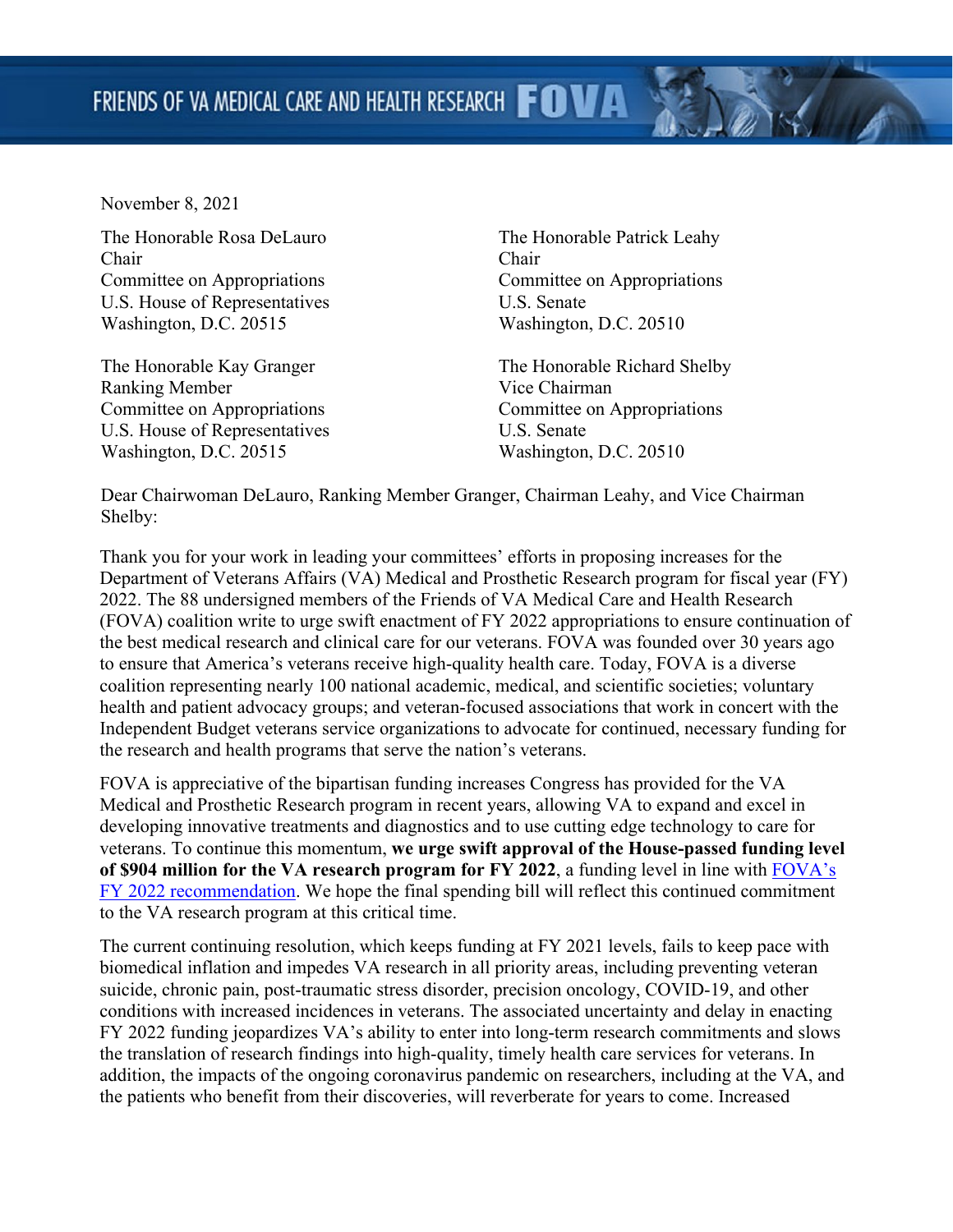investments in the VA research program as soon as possible are critical to maintain previous commitments and to support research recovery.

We urge Congress to again work in a bipartisan manner to finalize and implement a meaningful increase reflected in a \$904 million appropriation for the VA Medical and Prosthetic Research program for FY 2022 as quickly as possible, so veteran-centric research can continue without further interruption. We look forward to working with you towards this goal.

Sincerely,

Academic Consortium for Integrative Medicine & Health AcademyHealth Alliance for Academic Internal Medicine (AAIM) American Academy of Addiction Psychiatry American Academy of Allergy, Asthma & Immunology American Academy of Neurology American Academy of Ophthalmology American Academy of Physical Medicine & Rehabilitation American Association for the Study of Liver Diseases American Association of Colleges of Nursing American Association of Colleges of Osteopathic Medicine American Association of Colleges of Pharmacy American Association of Directors of Psychiatric Residency Training American Association of Neurological Surgeons American Brain Coalition American College of Clinical Pharmacology American College of Neuropsychopharmacology American College of Obstetricians and Gynecologists American College of Physicians American College of Radiology American Dental Education Association American Gastroenterological Association American Geriatrics Society American Heart Association American Liver Foundation American Massage Therapy Association American Orthotic and Prosthetic Association American Physical Therapy Association American Physiological Society American Podiatric Medical Association American Psychiatric Association American Psychological Association American Society for Pharmacology and Experimental Therapeutics American Society of Nephrology American Spinal Injury Association American Surgical Association (ASA) American Thoracic Society American Tinnitus Association American Urological Association Associated Medical Schools of New York (AMSNY) Arthritis Foundation Association for Research in Vision and Ophthalmology (ARVO) Association of Academic Health Sciences Libraries Association of Academic Physiatrists Association of American Medical Colleges Association of Chairs of Departments of Physiology Association of Minority Health Professions **Schools** Association of Pathology Chairs Association of Psychologists in Academic Health Centers Association of University Anesthesiologists Association of University Professors of Ophthalmology Association of University Radiologists Association of VA Hematology/Oncology Association of Veterans Affairs Nurse Anesthetists (AVANA) Blinded Veterans Association Catholic War Veterans of the USA Inc.